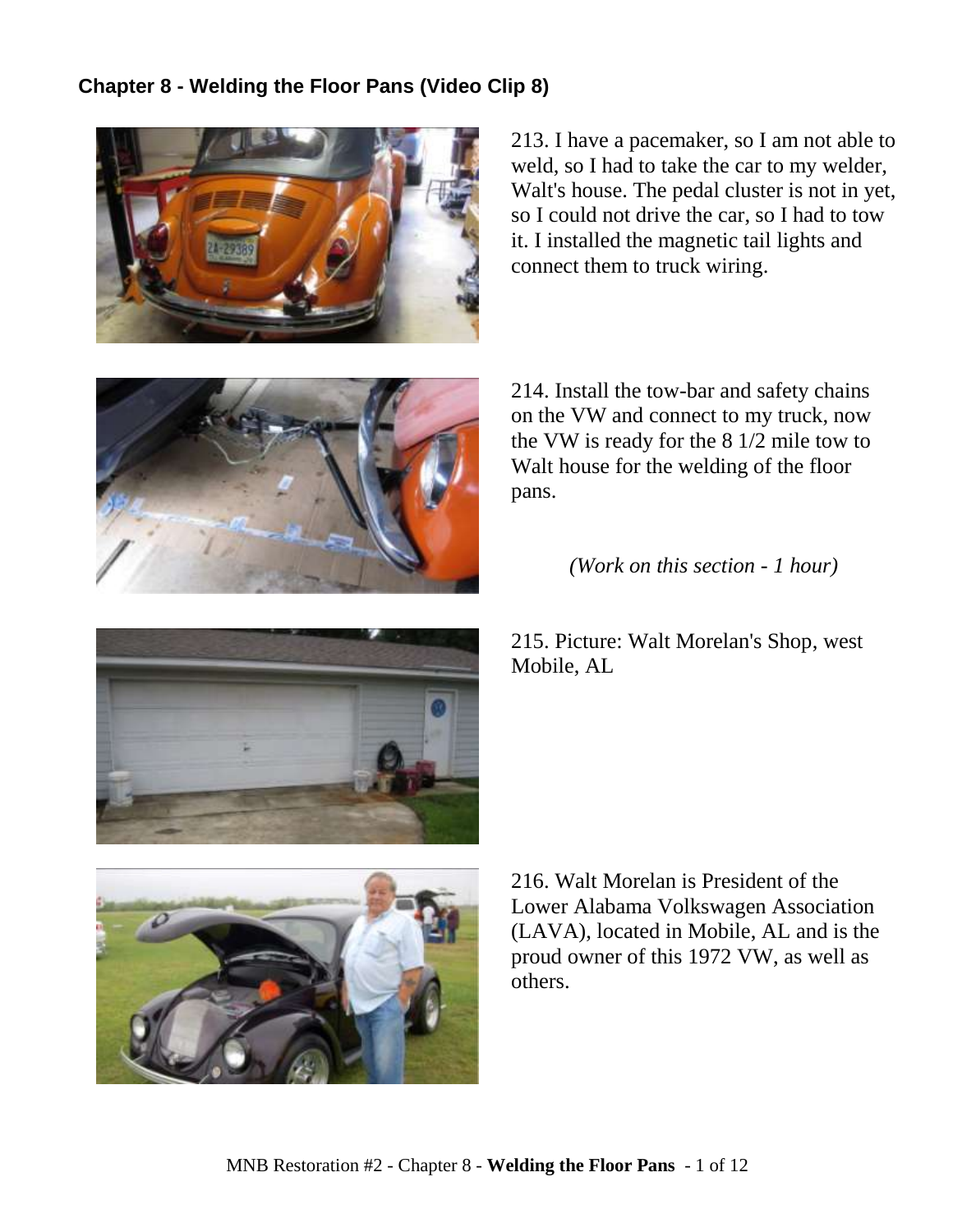







217. The trunk of Walt's 1972 VW at a LAVA USS Alabama Battleship Show.

218. The engine of Walt's 1972 VW.

219. Walt with a few of his trophies, all for his VW.

220. A closer view of Walt.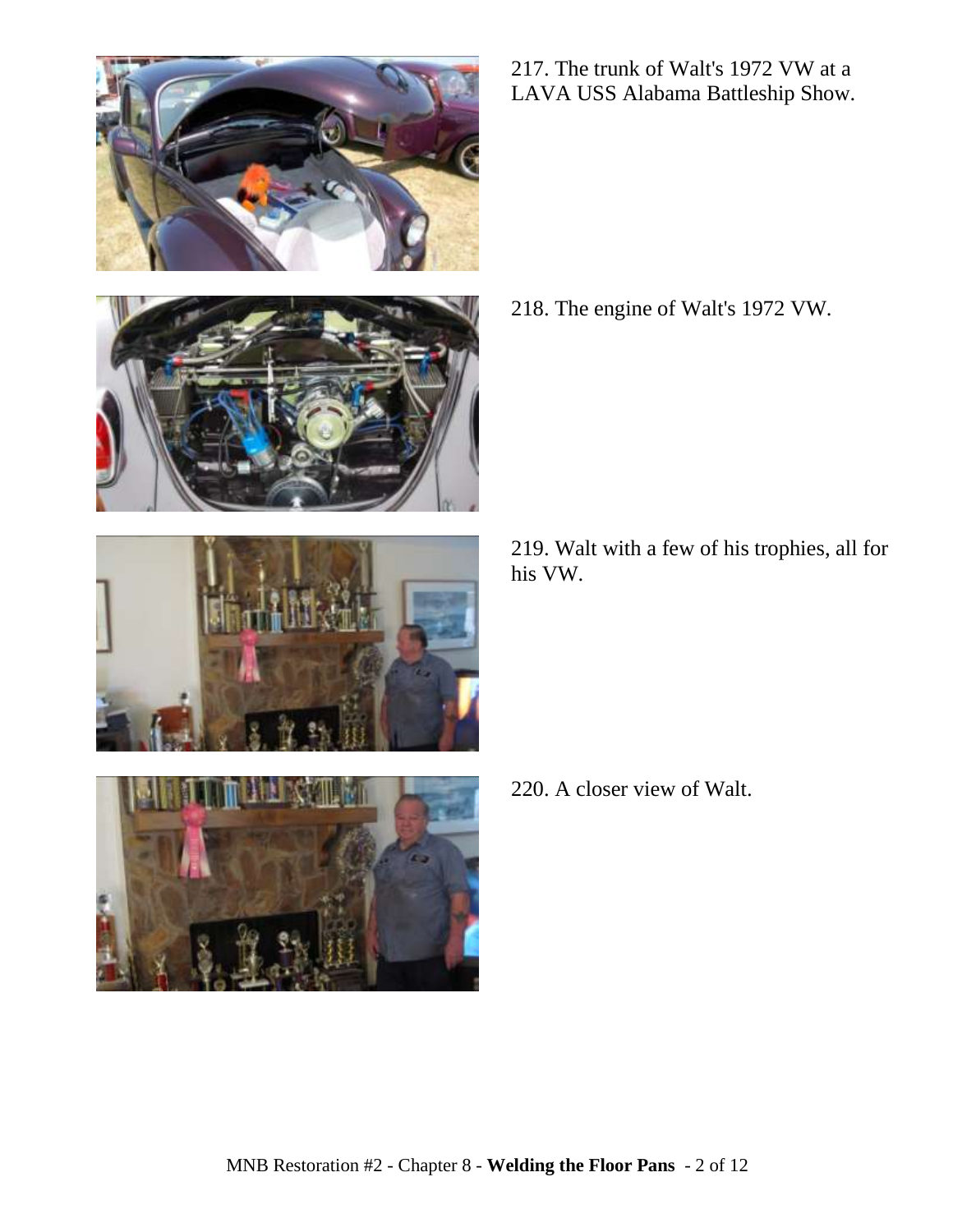





222. Walt is ready to begin welding.

223. Walt connecting the ground wire.



224. Walt with his Mig Welder.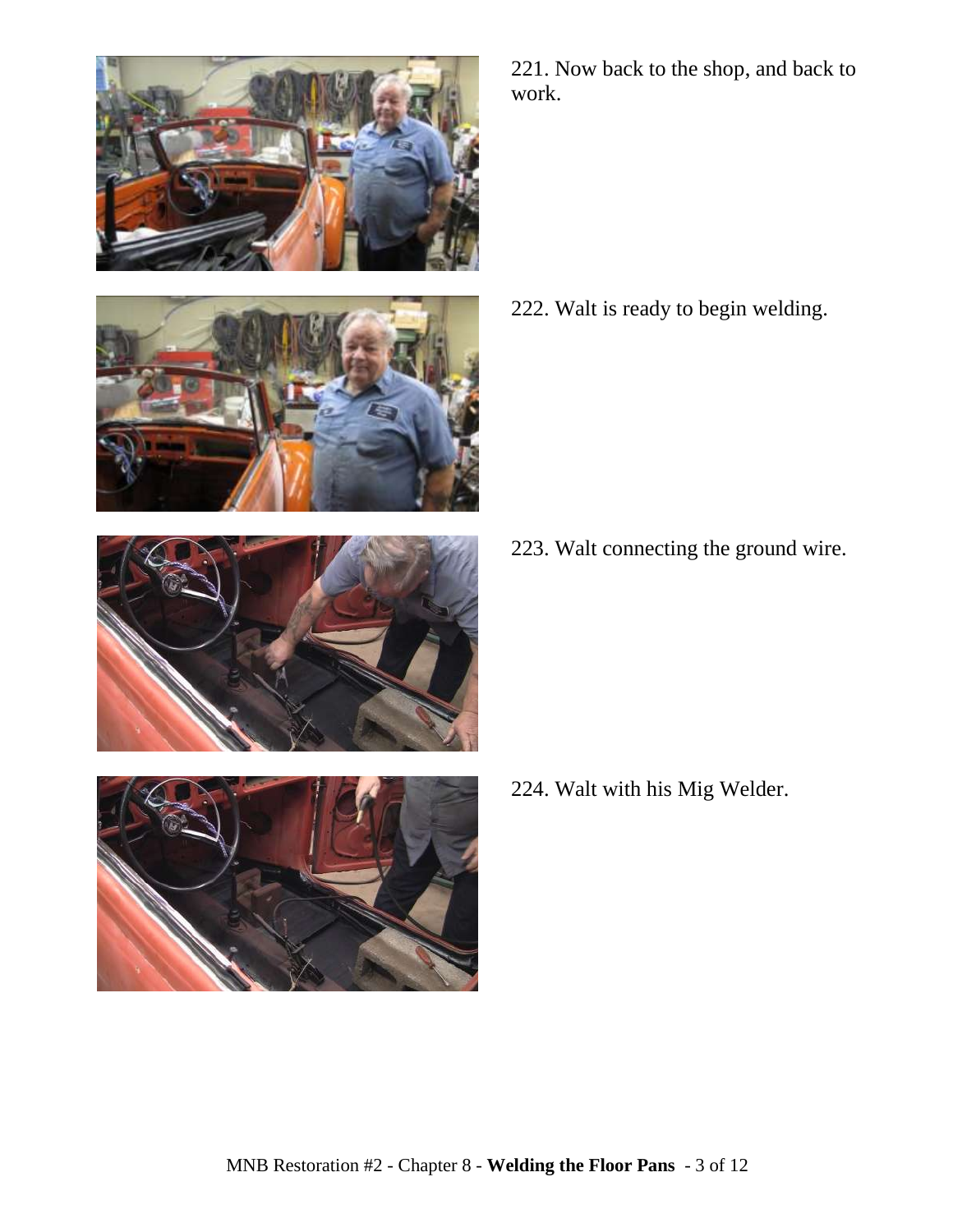







225. Walt welding plug welds or rosette welds.

226. Walt continuing to weld.

227. First few plug welds, (rosette welds) completed. Remember all the holes that McNeil cut earlier in step #152, now they are filled in.

228. A few more plug welds, (rosette welds) completed.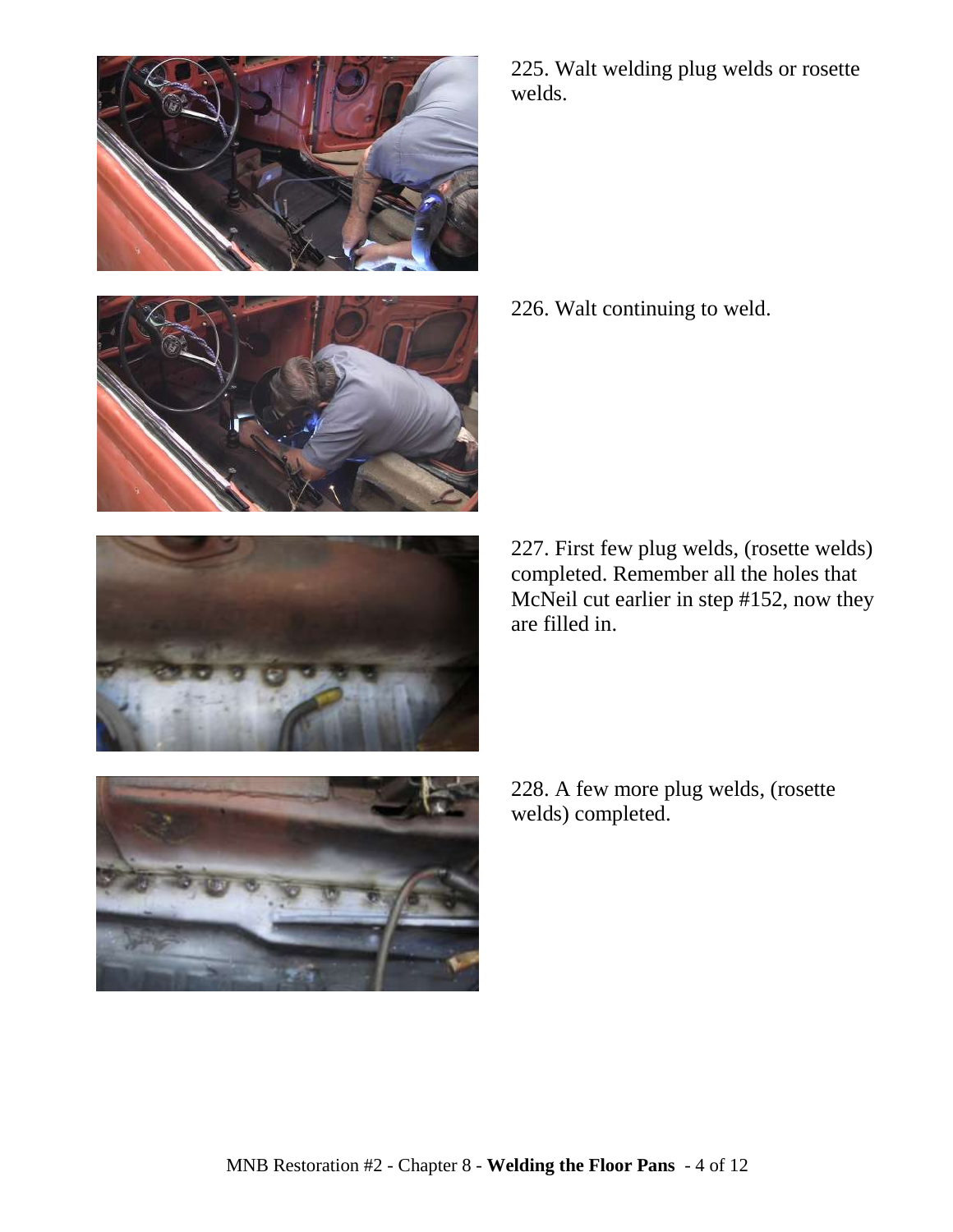

229. Passenger side front: welds completed.

230. Passenger side rear: welds completed.

231. Driver's side front: welds completed.



232. Driver's side rear: welds completed.

*(Work on this section - 3 hours)*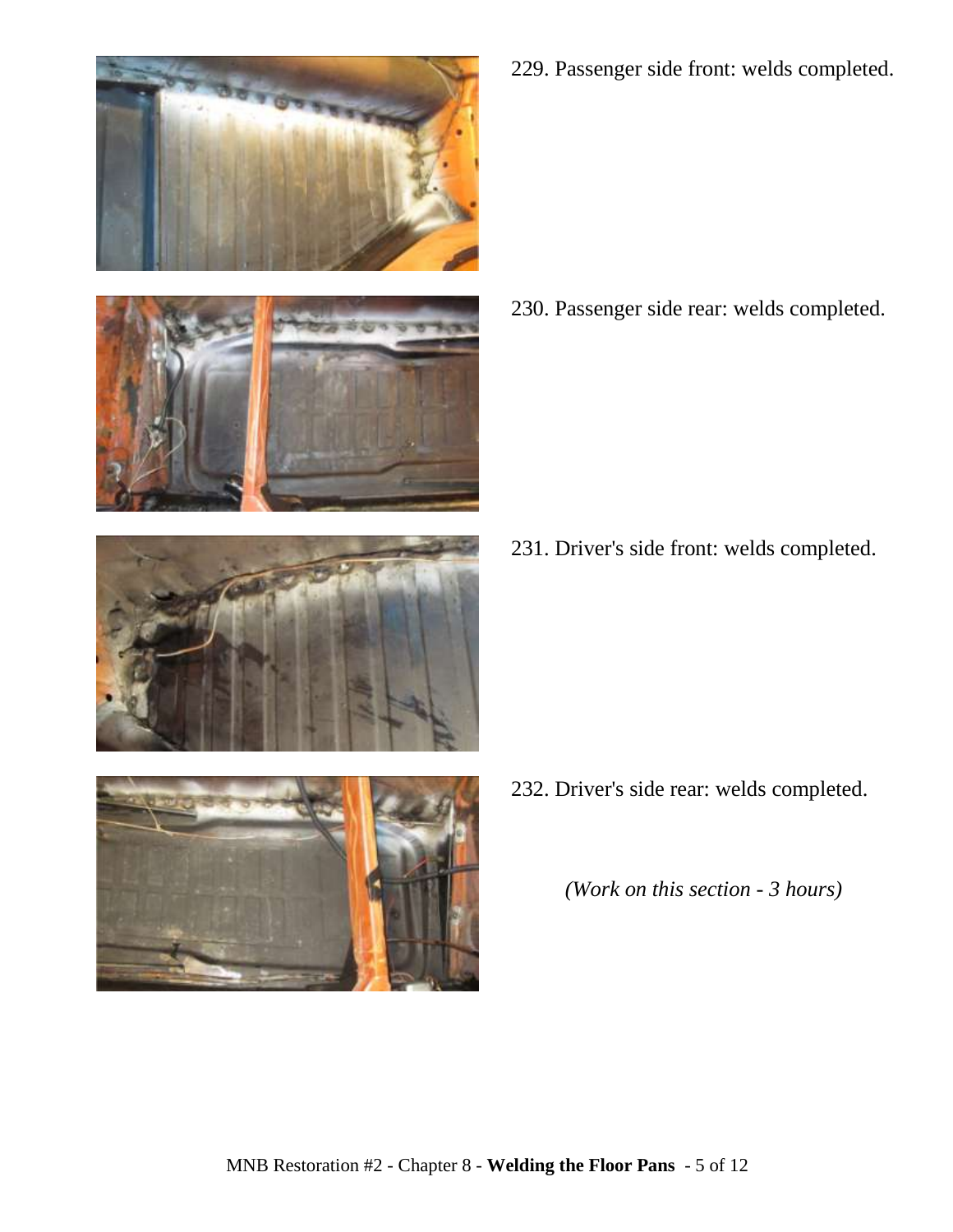



233. The VW was towed back home, but can't be towed into the garage.

234. My wife, Wilma, was my winch driver. She did a good job, for her first try. Of course she always does a good job at everything I get her to do.

235. You can't see, in this picture, but I steered the car into the garage.



236. VW back in the garage.

*(Work on this section - 1 hour)*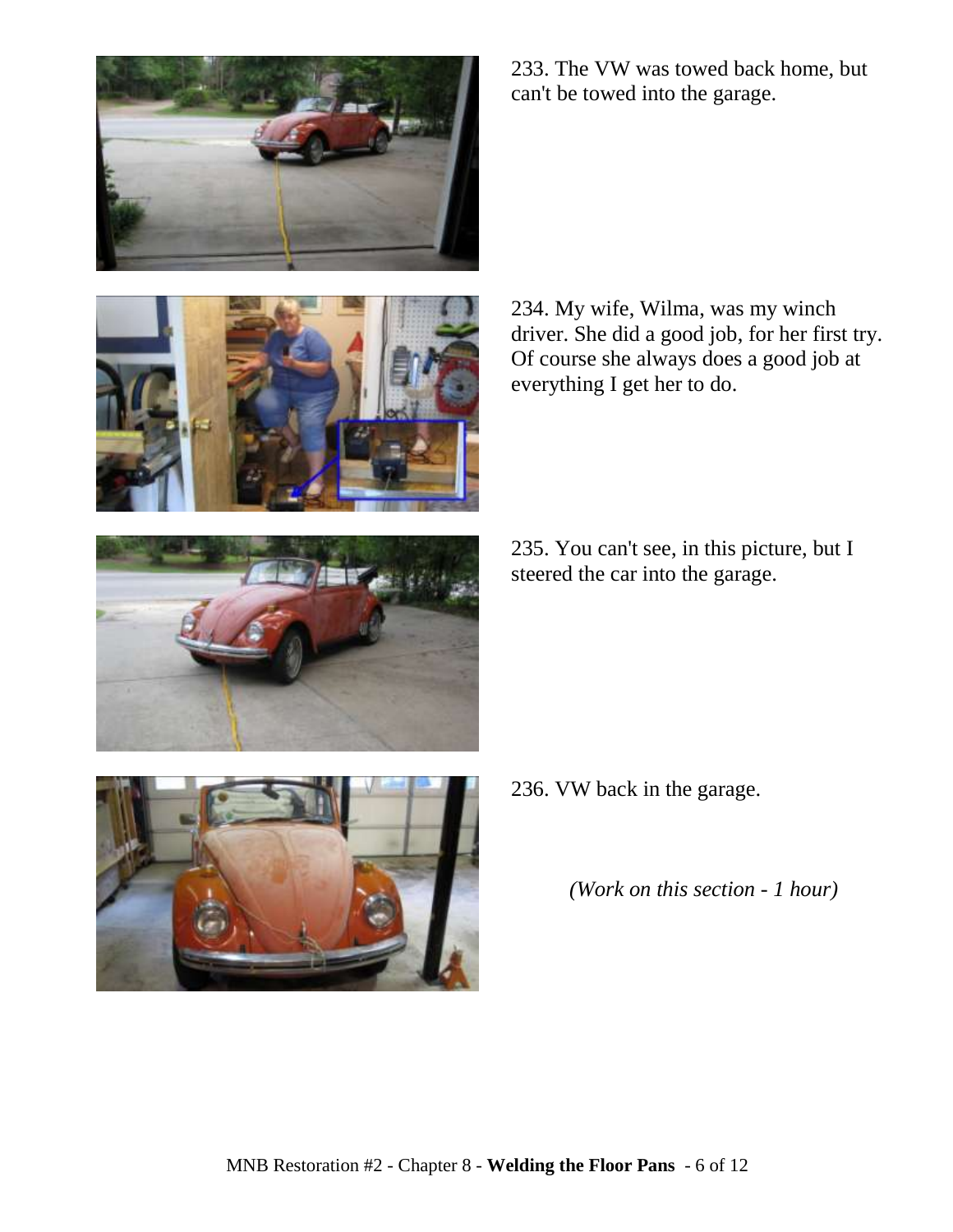



237. Old brake line to be replaced.

238. New brake line shown coiled up.

239. Remove hub cap on both left side wheels with a large screwdriver.



240. Loosen the lug nut on both left side wheels with a lug wrench. Notice on this lug wrench, the correct lug size is painted orange to match the VW.

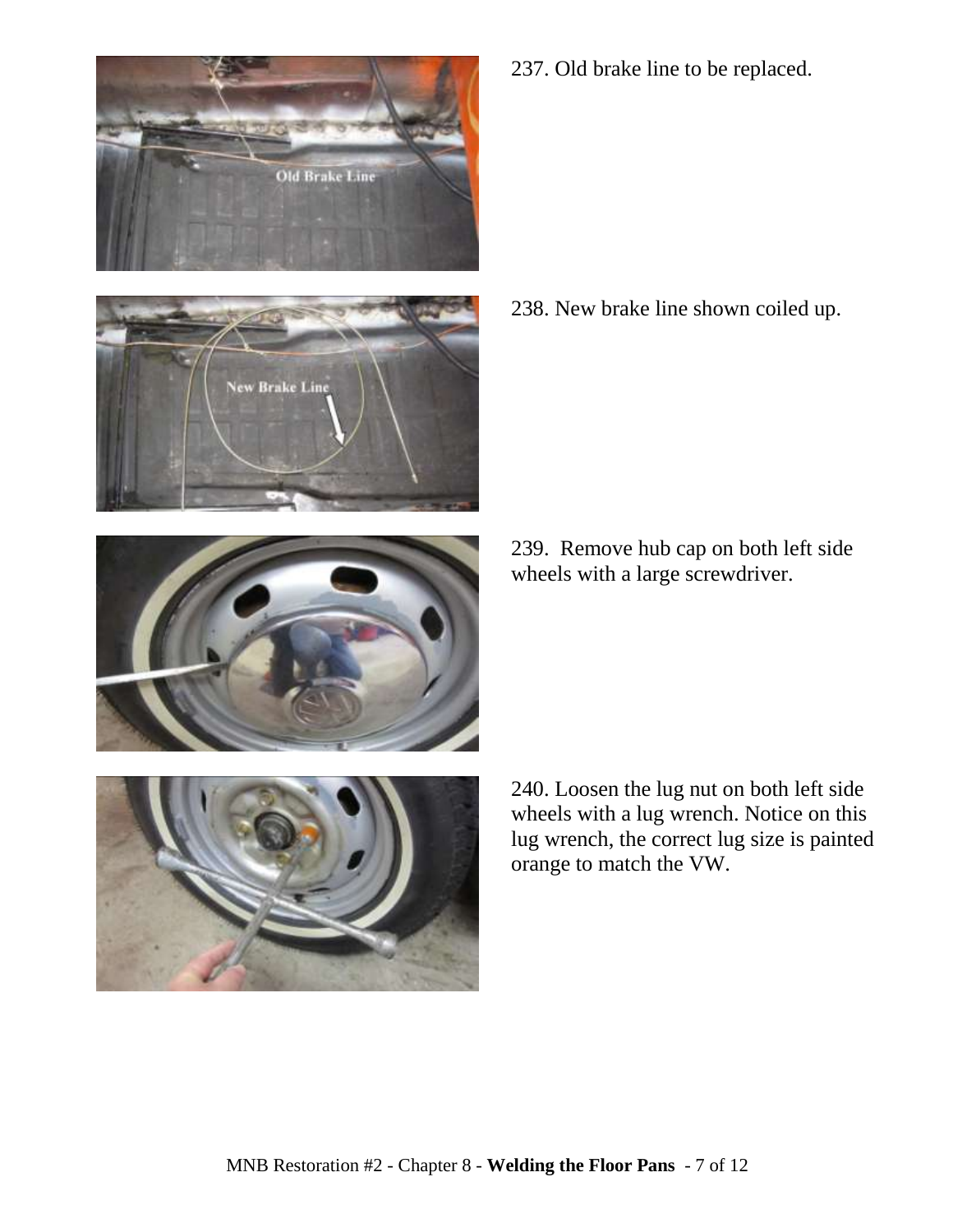



241. Use a pry bar if necessary to loosen the lug nut. Jack up the car and place it on jack-stands and then remove the two left side tires. Note: The jacking location for the rear is lower to the ground than the front so the rear should be jacked first, if not the rear may be to low to get the jack and spacer block underneath.

242. Remove the nut on the front brake line that extends through the front firewall with a 11mm or 7/16" wrench.

243. Remove the nut on the rear brake line that extends through the floor pan into the car with a 11mm or 7/16" wrench.



244. Cut the brake line into about midway and pull out the old brake line in each direction.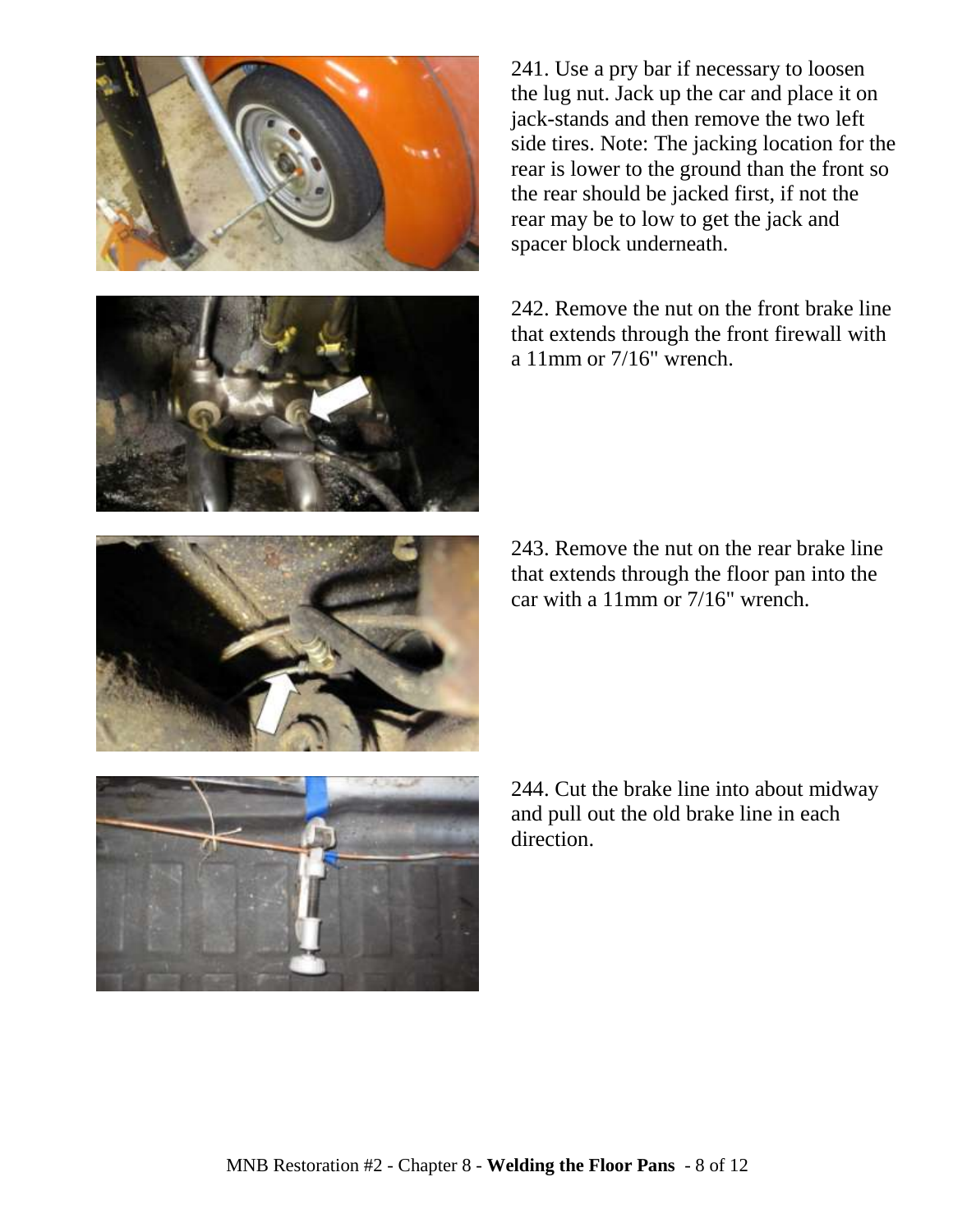





246. Pour a little gas in gas tank since you will be working in the area and you can check for leaks as you work.

247. Wiggle the brake line through the front opening in the frame.



248. Wiggle the brake line through the rear opening in the pan brace.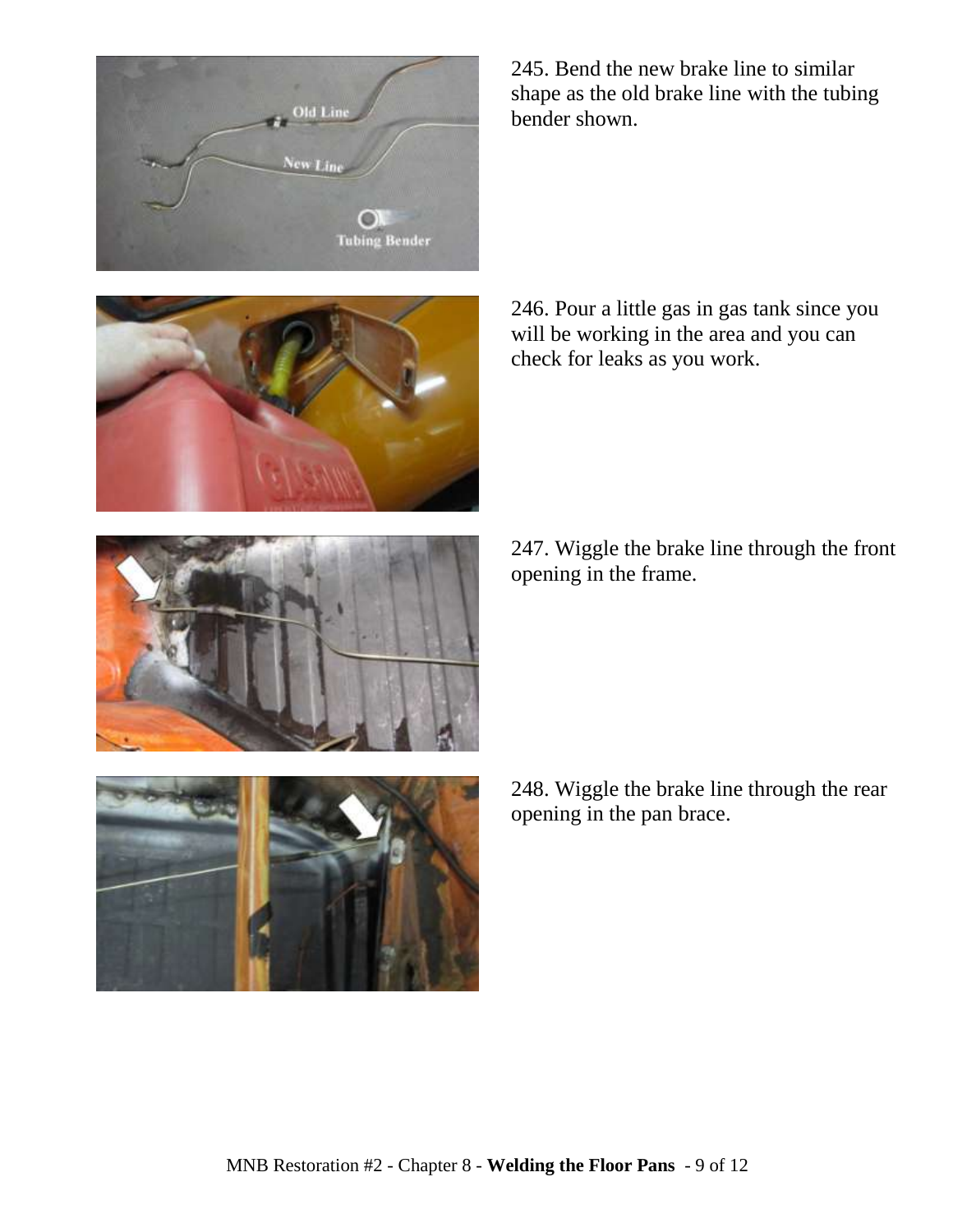



250. Paint the third coat of POR 15 on the top and bottom side of both pans. Wear gloves and a long sleeve shirt since underneath is messy.



*(Work on this section - 5 hours)*

251. I used two tubes of Eastwood Co. seam sealer to seal all the pan joints and to



252. One tube of seam sealer was used for the top side of the floor pans and one tube for the floor pans under the car.

MNB Restoration #2 - Chapter 8 - **Welding the Floor Pans** - 10 of 12

cover up the welds.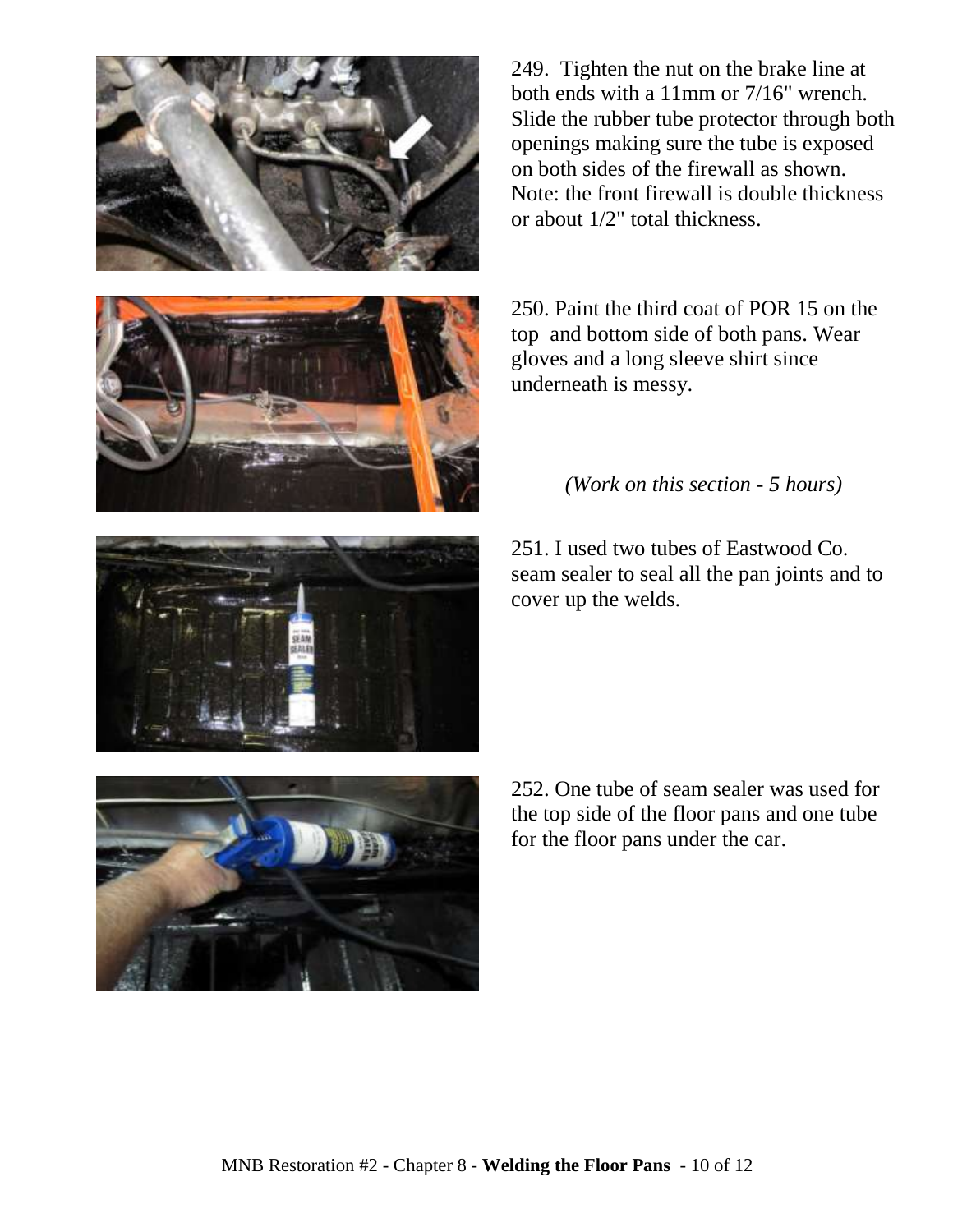

253. In order to get the pedal cluster in I tied a chain as shown and pull the clutch cable forward as much as I could by hand, then used a turnbuckle, as shown, to pull the clutch leaver some more.



254. Connect the pull chain with a turnbuckle, as shown, to pull the clutch cable as far as possible. With the clutch leaver forward, slide the cable forward enough that the clutch pedal hooked on the cable ends and stayed when connected to the pedal cluster assembly. Note: This is not easy so just keep trying and you will be able to connect the cluster without the cable slipping off, take your time, do it right.

255. Connect the battery.



256. Try to crank the car. Note the car would not crank!

*(Work on this section - 5 hours)*